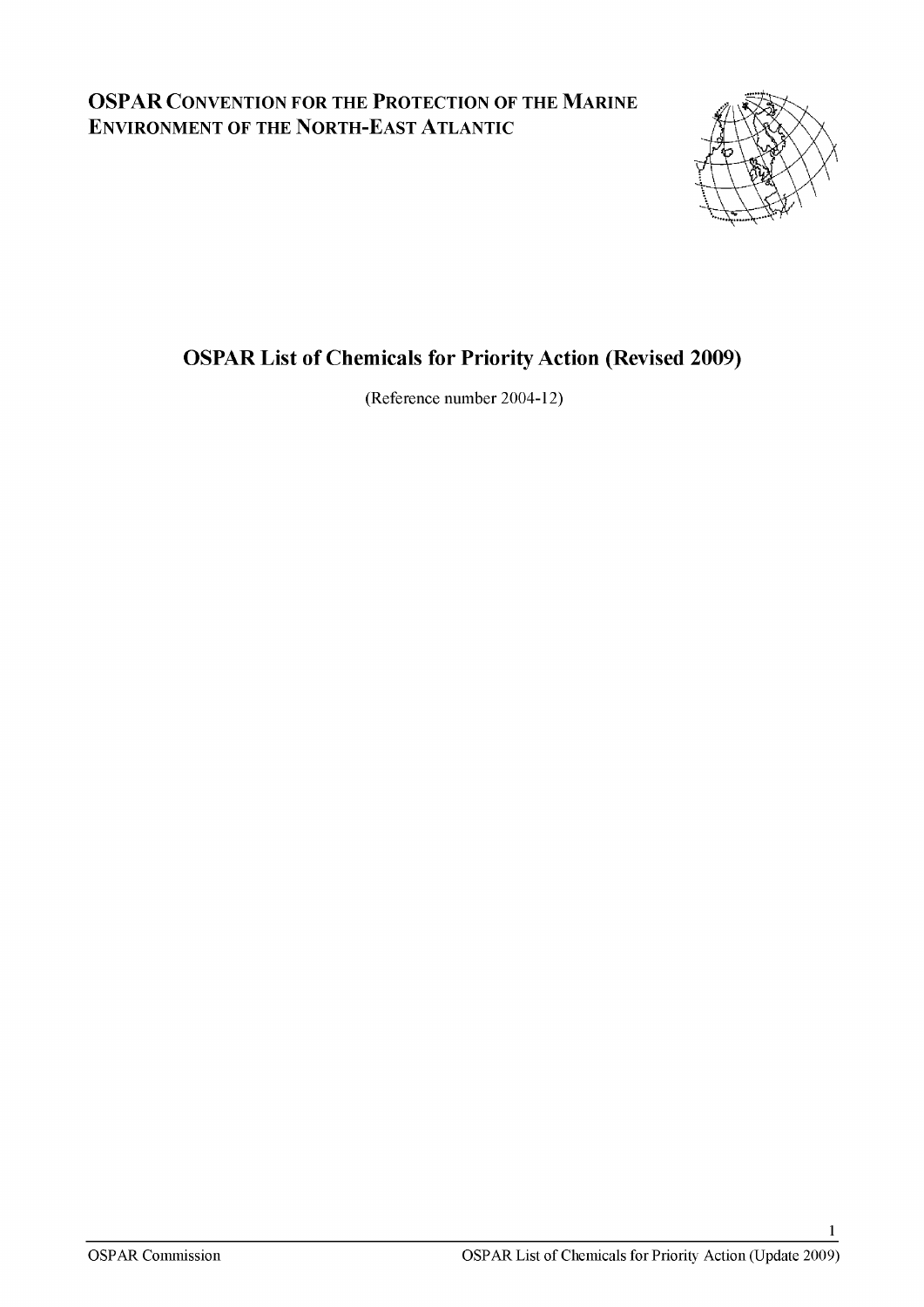| <b>CAS No</b>   | Group of substances / substances                                                | <b>Function</b>                   | <b>Background document</b>  | <b>Review statement on</b>    |
|-----------------|---------------------------------------------------------------------------------|-----------------------------------|-----------------------------|-------------------------------|
|                 |                                                                                 |                                   | (Lead country)              | <b>Background</b><br>document |
|                 | A: CHEMICALS WHERE A BACKGROUND DOCUMENT HAS BEEN OR IS BEING PREPARED'         |                                   |                             |                               |
|                 |                                                                                 | Aromatic hydrocarbon              |                             |                               |
|                 | cadmium                                                                         | Metallic compound                 | 2004 (Spain)                | 2010                          |
|                 | lead and organic lead compounds                                                 | Metal/organometallic<br>compounds | 2009 (Norway)               |                               |
|                 | mercury and organic mercury compounds                                           |                                   | 2004 (UK)                   | 2009                          |
|                 | organic tin compounds *                                                         | Organometallic compounds          | 2004 (The Netherlands)      | 2011                          |
| 51000-52-3      | neodecanoic acid, ethenyl ester                                                 | Organic ester                     | 2011 (UK)                   |                               |
| $1763 - 23 - 1$ | perfluorooctanyl sulphonic acid and its<br>salts (PFOS) <sup>+</sup>            | Organohalogens                    | $2006$ (UK)                 |                               |
| 79-94-7         | tetrabromobisphenol A (TBBP-A)                                                  |                                   | 2005 (UK)                   | 2011                          |
| 87-61-6         | 1,2,3-trichlorobenzene                                                          |                                   | 2005 (Belgium & Luxembourg) | 2010                          |
| $120 - 82 - 1$  | 1,2,4-trichlorobenzene                                                          |                                   | 2005 (Belgium & Luxembourg) | 2010                          |
| $108 - 70 - 3$  | 1,3,5-trichlorobenzene                                                          |                                   | 2005 (Belgium & Luxembourg) | 2010                          |
|                 | <b>brominated flame retardants</b>                                              |                                   | 2004 (Sweden)               |                               |
|                 | polychlorinated biphenyls (PCBs) <sup>®</sup>                                   |                                   | 2004 (Germany & Belgium)    | 2008                          |
|                 | polychlorinated dibenzodioxins (PCDDs)<br>polychlorinated dibenzofurans (PCDFs) |                                   | 2005 (Denmark & Belgium)    |                               |
|                 | short chained chlorinated paraffins (SCCP)                                      |                                   | 2009 (Sweden)               |                               |
| 793-24-8        | 4-(dimethylbutylamino)diphenylamin<br>(6PPD)                                    | Organic nitrogen compound         | 2006 (Germany)              |                               |

<sup>&</sup>lt;sup>1</sup> OSPAR 2005 agreed to remove 4-tert-butyltoluene (CAS no 98-51-1), hexachlorocyclopentadiene (HCCP) (CAS No 77-47-4) and triphenylphosphine (CAS No 603-35-0) from the list since they are not PBT substances (see OSPAR 2005 Summary Record, OSPAR 05/21/1 paragraph 7.5).

OSPAR 2007 agreed to deselect hexamethyldisiloxane (HMDS) (CAS No 107-46-0) from the List of Chemicals for Priority action since it is not a PBT substance (see OSPAR 2007 Summary Record, OSPAR 07/24/1 paragraph 8.3).

The reasons for deselection are set out in the Agreement 2004-13 available on the OSPAR website.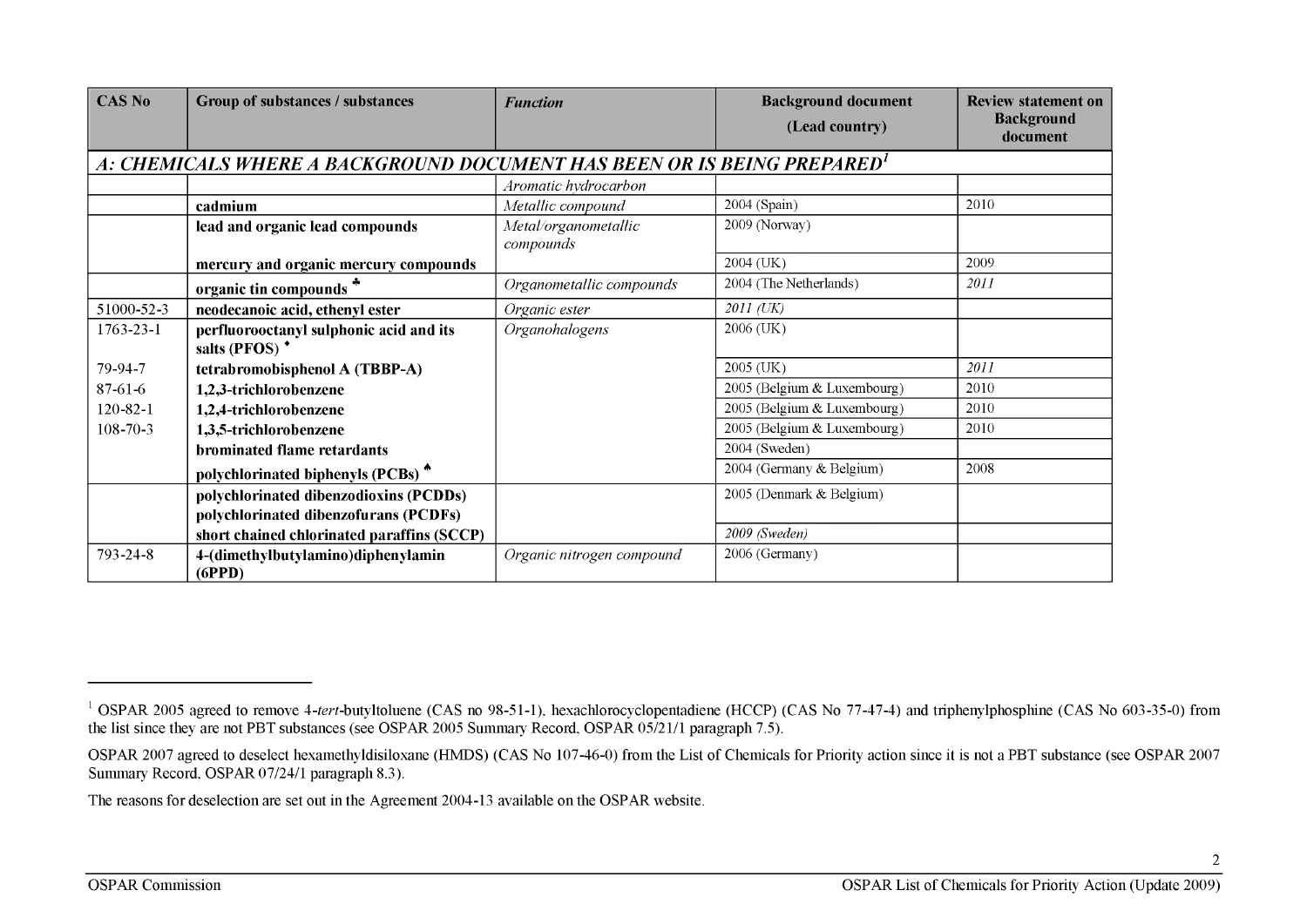|                |                                                | Organophosphate               |                         |      |
|----------------|------------------------------------------------|-------------------------------|-------------------------|------|
| $115 - 32 - 2$ | dicofol                                        | <b>Pesticides/Biocides/</b>   | 2004 (Finland)          | 2008 |
| 115-29-7       | endosulfan                                     | <b>Organohalogens</b>         | 2004 (Germany)          | 2008 |
|                | hexachlorocyclohexane isomers (HCH)            |                               | 2004 (Germany)          | 2008 |
| $72 - 43 - 5$  | methoxychlor                                   |                               | 2004 (Finland)          | 2008 |
|                | pentachlorophenol (PCP)                        |                               | 2004 (Finland)          |      |
| 1582-09-8      | trifluralin                                    |                               | 2005 (Germany)          |      |
| 23593-75-1     | clotrimazole                                   | Pharmaceutical                | 2005 (France)           |      |
| $732 - 26 - 3$ | 2,4,6-tri-tert-butylphenol                     | <i>Phenols</i>                | 2006 (UK)               | 2009 |
|                | nonylphenol/ethoxylates (NP/NPEs) and          |                               | 2009 (Sweden)           |      |
|                | related substances                             |                               |                         |      |
| 140-66-9       | octylphenol                                    |                               | 2006 (UK)               | 2009 |
|                | certain phthalates: dibutylphthalate (DBP),    | Phthalate esters              | 2006 (Denmark & France) |      |
|                | diethylhexylphthalate (DEHP)*                  |                               |                         |      |
|                | polyaromatic hydrocarbons (PAHs) $\frac{8}{3}$ | Polycyclic aromatic compounds | $2009$ (Norway)         |      |
|                | musk xylene                                    | Synthetic musk                | 2004 (Switzerland)      |      |

| $\overline{\phantom{a}}$ CAS No                                                                                               | Group of substances / substances        | <b>Function</b>        | <b>Identified at 1</b> |
|-------------------------------------------------------------------------------------------------------------------------------|-----------------------------------------|------------------------|------------------------|
| <b>B:CHEMICALS WHERE NO BACKGROUND DOCUMENT IS BEING PREPARED BECAUSE THEY ARE</b><br><b>INTERMEDIATES IN CLOSED SYSTEMS:</b> |                                         |                        |                        |
| 4904-61-4                                                                                                                     | $-1.5.9$ cyclododecatriene <sup>+</sup> | Aliphatic hydrocarbons | OSPAR 2002             |
| 294-62-2                                                                                                                      | $cv$ clododecane <sup>+</sup>           |                        | <b>OSPAR 2002</b>      |

| <b>CAS No</b>                                                                                                                 | Group of substances / substances                          | <b>Function</b> | Identified at $\uparrow$ |
|-------------------------------------------------------------------------------------------------------------------------------|-----------------------------------------------------------|-----------------|--------------------------|
| C: CHEMICALS WHERE NO BACKGROUND DOCUMENT IS BEING PREPARED BECAUSE THERE IS NO CURRENT<br><b>PRODUCTION OR USE INTEREST*</b> |                                                           |                 |                          |
| 59447-55-1                                                                                                                    | 2-propenoic acid, (pentabromo)methyl<br>ester             | Organohalogens  | <b>OSPAR 2003</b>        |
| 36065-30-2                                                                                                                    | 2,4,6-bromophenyl 1-2(2,3-dibromo-2-<br>methylpropyl) $*$ |                 | OSPAR <sub>2001</sub>    |
| $85 - 22 - 3$                                                                                                                 | pentabromoethylbenzene*                                   |                 | OSPAR <sub>2001</sub>    |
| 28680-45-7<br>$2440 - 02 - 0$                                                                                                 | heptachloronorbornene*                                    |                 | OSPAR <sub>2001</sub>    |
| 1825-21<br>$-4$                                                                                                               | pentachloroanisole*                                       |                 | OSPAR <sub>2001</sub>    |

 $\overline{3}$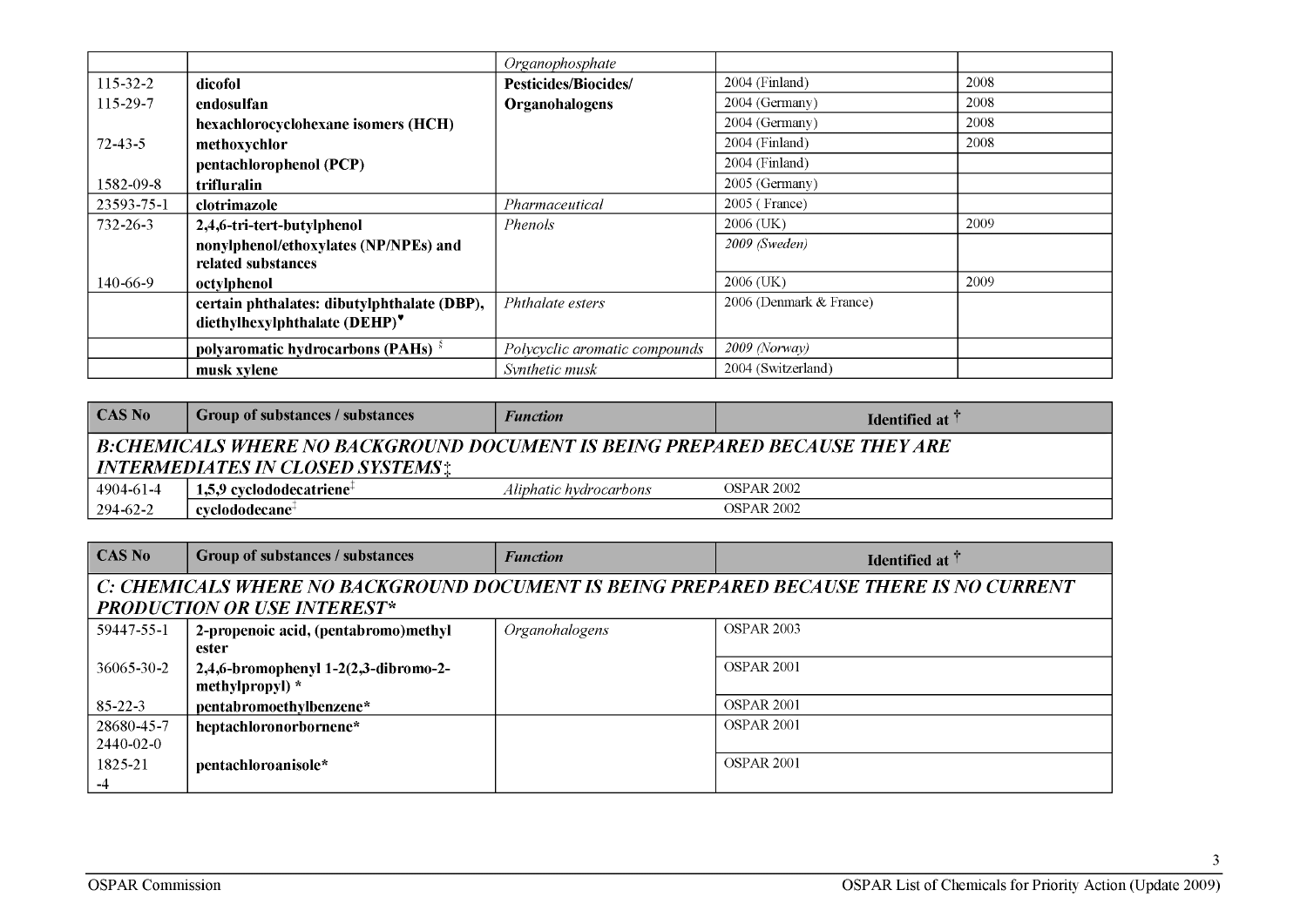| <b>CAS No</b>   | Group of substances / substances                           | <b>Type</b>                | <b>Identified at</b> $\uparrow$ |
|-----------------|------------------------------------------------------------|----------------------------|---------------------------------|
|                 | polychlorinated naphthalenes*. <sup>††</sup>               | Organohalogens (cont.)     |                                 |
| 1321-65-9       | trichloronaphthalene*                                      |                            | OSPAR <sub>2001</sub>           |
| 1335-88-2       | tetrachloronaphthalene*                                    |                            | OSPAR <sub>2001</sub>           |
| 1321-64-8       | pentachloronaphthalene*                                    |                            | <b>OSPAR 2002</b>               |
| 1335-87-1       | hexachloronaphthalene*                                     |                            | OSPAR <sub>2001</sub>           |
| 32241-08-0      | heptachloronaphthalene*                                    |                            | OSPAR <sub>2001</sub>           |
| $2234 - 13 - 1$ | octachloronaphthalene*                                     |                            | OSPAR <sub>2001</sub>           |
| 70776-03-3      | naphthalene, chloro derivs. *                              |                            | OSPAR <sub>2002</sub>           |
| 55525-54-7      | 3,3'-(ureylenedimethylene)bis(3,5,5-                       | Organic nitrogen compound  | OSPAR <sub>2001</sub>           |
|                 | trimethylcyclohexyl) diisocyanate*                         |                            |                                 |
| 2104-64-5       | ethyl O-(p-nitrophenyl) phenyl<br>phosphonothionate (EPN)* | <b>Pesticides/Biocides</b> | OSPAR <sub>2001</sub>           |
| 70124-77-5      | flucythrinate*                                             |                            | OSPAR <sub>2001</sub>           |
| $465 - 73 - 6$  | isodrin*                                                   |                            | OSPAR <sub>2001</sub>           |
| 2227-13-6       | tetrasul*                                                  |                            | OSPAR <sub>2001</sub>           |
| 512-04-9        | diosgenin*                                                 | Pharmaceutical             | OSPAR <sub>2001</sub>           |

4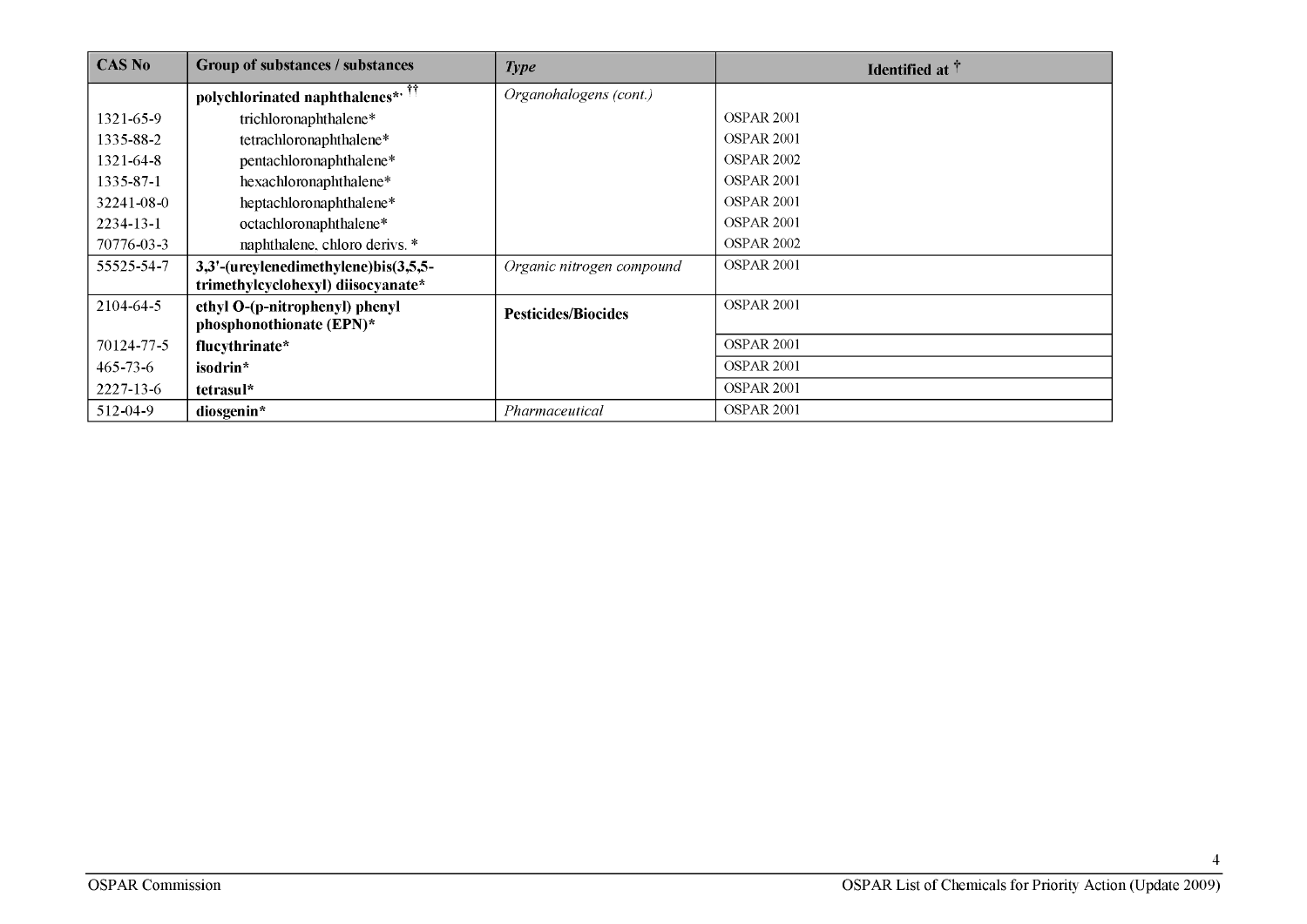## **Endnotes**

f The substances in this list were identified at the following OSPAR Commission meetings:

OSPAR/MMC 1998: Agreement reference number 1998-16 (Annex 2 to the OSPAR Strategy with regard to Hazardous Substances);

(Note: When identifying the substances or groups of substances, OSPAR/MMC 1998 has not allocated CAS and EINECS registration numbers. Background documents adopted by the OSPAR Commission for these substances or groups of substances may indicate which substances have been addressed so far by OSPAR)

OSPAR 2000: Agreement reference number 2000-10;

OSPAR 2001: Agreement reference number 2001-2;

OSPAR 2002: Agreement reference number 2002-18;

- OSPAR 2003: Agreement reference number 2003-19.
- <sup> $\ddagger$ </sup> The identification of these substances and the consequent action required is explained in § 7.6 of the OSPAR 2002 Summary Record. In brief, these substances have rankings in terms of persistency, liability to bioaccumulate and toxicity which are of equal concern as the other substances on this list. However, to the best of OSPAR's knowledge, on the basis of information from industry, OSPAR accepts that this substance is produced and used exclusively as an intermediate in closed systems in the production of other substances, under conditions where the safeguards applying are sufficient to avoid reasonable concerns that discharges, emissions or losses of the substance could reach the marine environment. Therefore, every five years, commencing in 2003, Contracting Parties and, where appropriate, observers representing the chemicals industries should report to OSPAR:
	- a. whether they have found any evidence that these chemicals are being produced, used or discharged without being subjected to safeguards to avoid reasonable concerns that discharges, emissions or losses of the substances could reach the marine environment, and, if so, what that evidence is, and what action (if any) has been taken;
	- b. whether there have been any cases where applications have been made for approvals involving these chemicals, and, if so, what decision was taken.
- \* The identification of these substances and the consequent action required is explained in § 4.13 of the OSPAR 2001 Summary Record. In brief, these substances have rankings in terms of persistency, liability to bioaccumulate and toxicity which are of equal concern as the other substances on this list. However, to the best of OSPAR's knowledge, there is no current production or use in the OSPAR states. Therefore, commencing in 2003 and every five years thereafter, or earlier, if information becomes available, Contracting Parties and, where appropriate, observers representing the chemicals industries should report to OSPAR:
	- a. whether they have found any evidence that these chemicals are being produced, used or discharged, and, if so, what that evidence is, and what action (if any) has been taken;
	- b. whether there have been any cases where applications have been made for approvals involving these chemicals, and, if so, what decision was taken.
- $\ddot{\tau}$  Polychlorinated naphthalenes should be treated as a group of substances (OSPAR 02/21/1, § 7.7).
- PFOS is the highly persistent and toxic breakdown product of a number of perfluorooctanyl sulphonyl compounds. Several PFOS precursors have been selected on the OSPAR List of Substances of Possible Concern. The background document will identify these precursors and, if necessary, appropriate control measures will be proposed. CAS and EINECS numbers refer only to the acid form of PFOS.
- § The following substances belonging to the group of polyaromatic hydrocarbons have been deselected from the OSPAR List of Substances of Possible Concern on the grounds that they do not meet the cut-off values for persistence in the Selection Criteria used in the Initial Selection Procedure adopted by OSPAR 2001 *(.Reference Number: 2001-1*) and are therefore not considered to be a priority for action by OSPAR: naphthalene, 2-methyl-(CAS No. 91576); 1-phenanthrenecarboxylic acid, l,2,3,4,4a,4b,5,6,10,10a-decahydro-l,4a-dimethyl-7-(lmethylethyl)-, methyl ester, [lR-(l.alpha.,4a.beta.,4b.alpha.,10a.alpha.)]- (CAS No. 127253); 1 phenanthrenemethanol, l,2,3,4,4a,4b,5,6,7,9,10,10a-dodecahydro-l,4a-dimethyl-7-(l-methylethyl)- (CAS No. 127366); 7H-dibenzo[c,g]carbazole (CAS No. 194592); 13H-dibenzo[a,i]carbazole (CAS No. 239645); lH-3a,7 methanoazulene, 2,3,4,7,8,8a-hexahydro-3,6,8,8-tetramethyl-, [3R-(3alpha,3abeta,7beta,8aalpha)]- (CAS No. 469614); 1-phenanthrenemethanol, l,2,3,4,4a,4b,5,6,10,10a-decahydro-l,4a-dimethyl-7-(l-methylethyl)-, [1R- (l.alpha.,4a.beta.,4b.alpha.,lOa.alpha.)]- (CAS No. 666842); cedrene- (CAS No. 11028425); 1 phenanthrenemethanol, tetradecahydro-l,4a-dimethyl-7-(l-methylethyl)- (CAS No. 13393936); 1 phenanthrenecarboxylic acid, tetradecahydro-l,4a-dimethyl-7-(l-methylethyl)-, methyl ester, [1R- ( 1 alpha,4abeta,4balpha (CAS No. 19941287).